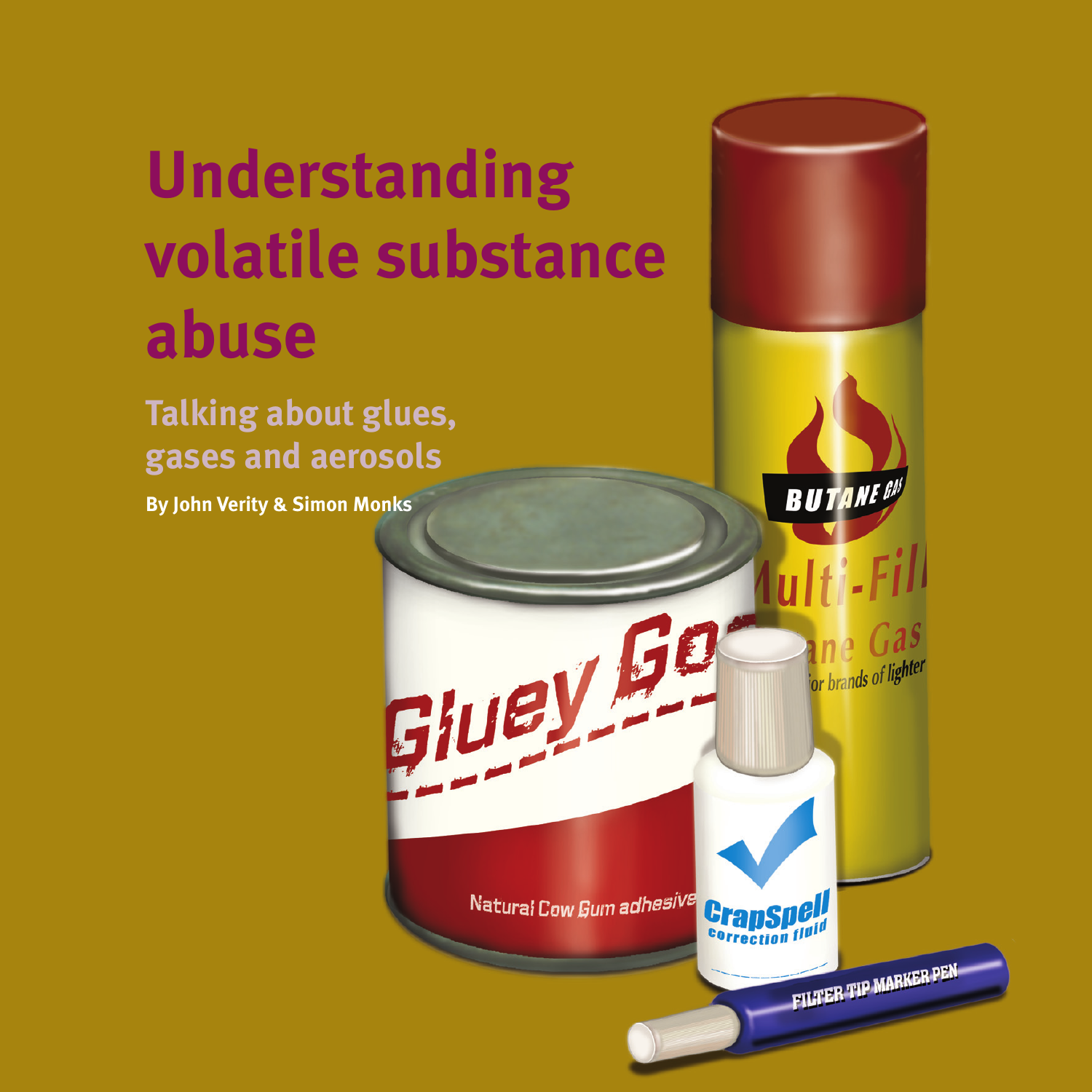**If you are reading this because you are worried about somebody's use of gases, glues or aerosols, you're probably looking for someone or something that can help you.**

**Reading this booklet may take a little while, but we hope that it will help you to gain a better understanding of the unique nature of using gases, glues and aerosols to get "high".** 

**You may feel, though, that you need help right now and want to know where to get that help.**

### **Where can I get help and what sort of help is there?**

**You may have people on whom you can rely for support when the need arises. You may already have talked to them about your concerns. You may feel, though, that you need more specialised help from a person or agency.**

#### **What can agencies do?**

**A drugs agency will be able to give you help, advice and information about the problem. They may refer you to other sources of help, such as parent support groups. They may also be able to work with the person you're concerned about.**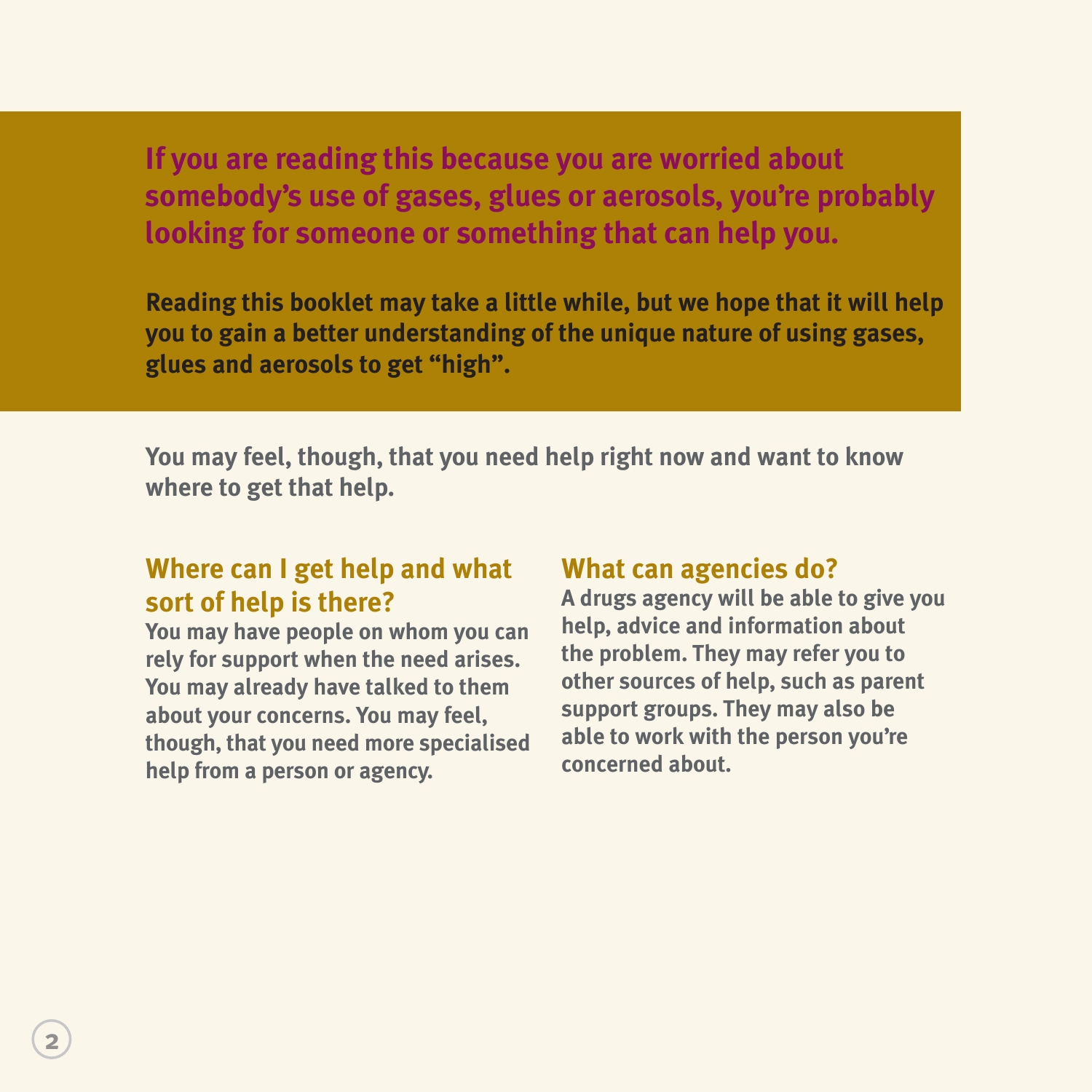# **So, what agencies are there and how can I contact them?**

**It depends on where you are in the UK. Most places will have a local drug service and there are some national organisations that can help.** 

**Your local authority/council should be able to inform you about a range of Drug Services (including Young Peoples' services) in your area.** 

**Looking under "Drugs" in on the internet/the Phone Book may also help and Citizens Advice Bureaux and libraries will also have useful 'phone numbers and contact details.**

**National organisations such as these should also be able to put you in touch with services in your area:**

- **• FRANK 0800 77 66 00**
- **• DRUGSCOPE 08707 74 36 82**
- **• Re-Solv 01785 810762**

# **How can this booklet help?**

**Reading this booklet will not enable you to work miracles, nor will it enable you instantly to discuss a very "touchy" and emotive subject with someone who doesn't actually want to talk to you for any number of reasons. This booklet won't give you a list of tell-tale signs that will confirm your suspicions that someone you know is using gases, glues or aerosols to get "high". What it can do is to help you to cope better by getting things in perspective and by giving you a way of dealing with the thoughts, feelings and emotions that occur when you think you are dealing with someone who is involved in volatile substance abuse.**

#### **Here are some websites that may also be useful:**

- **• www.talktoFRANK.com**
- **• Re-Solv http://www.re-solv.org/**
- **• www.erowid.org**
- **• www.adfam.org.uk**
- **• www.drugscope.org.uk**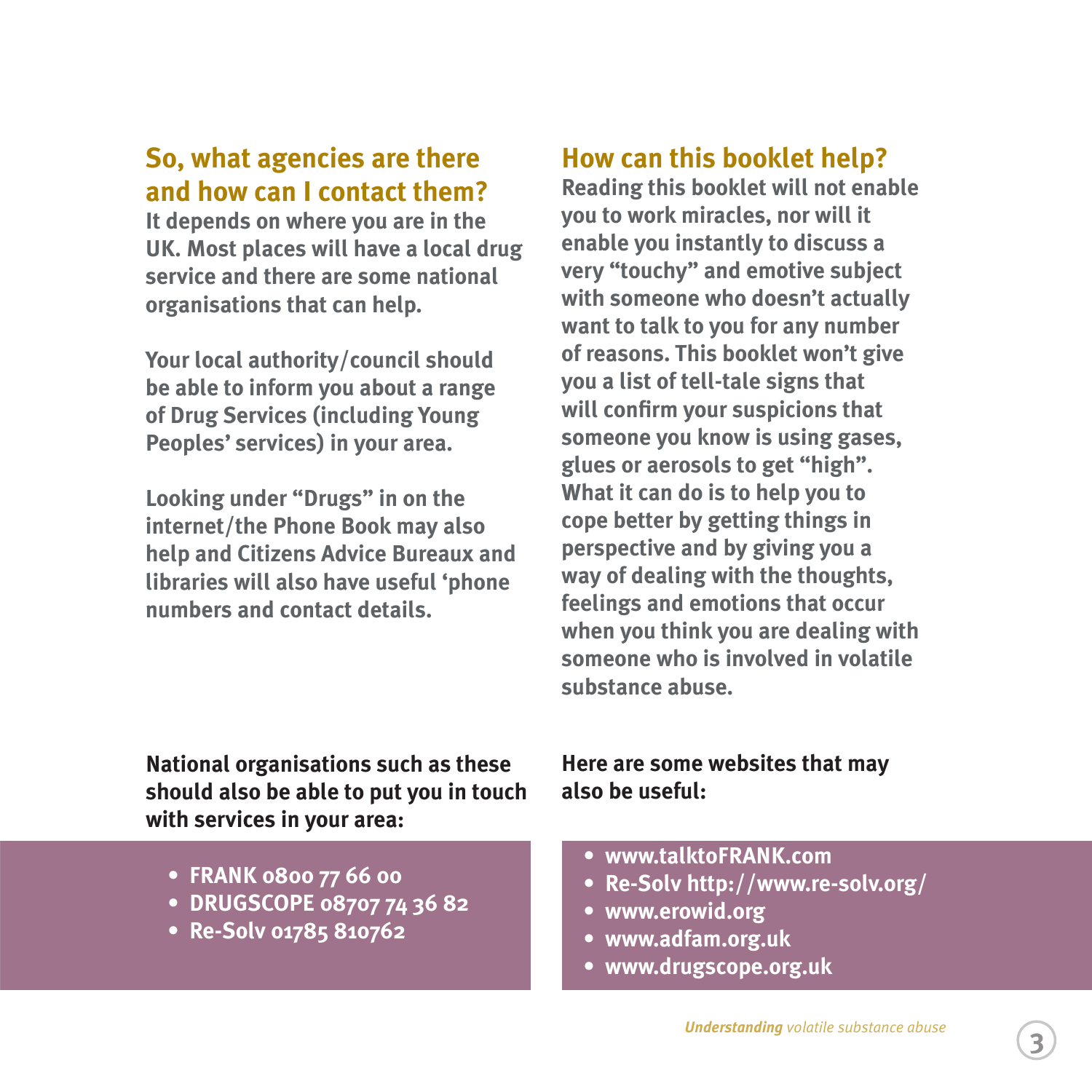# **Volatile substance abuse? What is that?**

**Glue, gas and aerosol sniffing is sometimes known as "volatile substance abuse" or "solvent abuse". It is: the deliberate inhalation of the volatile vapours from a range of substances with the intention of getting "high" or intoxicated.**

# **What substances are we talking about?**

**There are many volatile substances in most peoples' houses that could be abused. Common ones include:**

**butane gas lighter refills, deodorant sprays, hairsprays, nail varnish, petrol, furniture polish, some glues, paint thinners**

**A comprehensive list would be practically impossible to draw up, but it's probably fair to say that people abusing volatile substances will be using one of these products.**

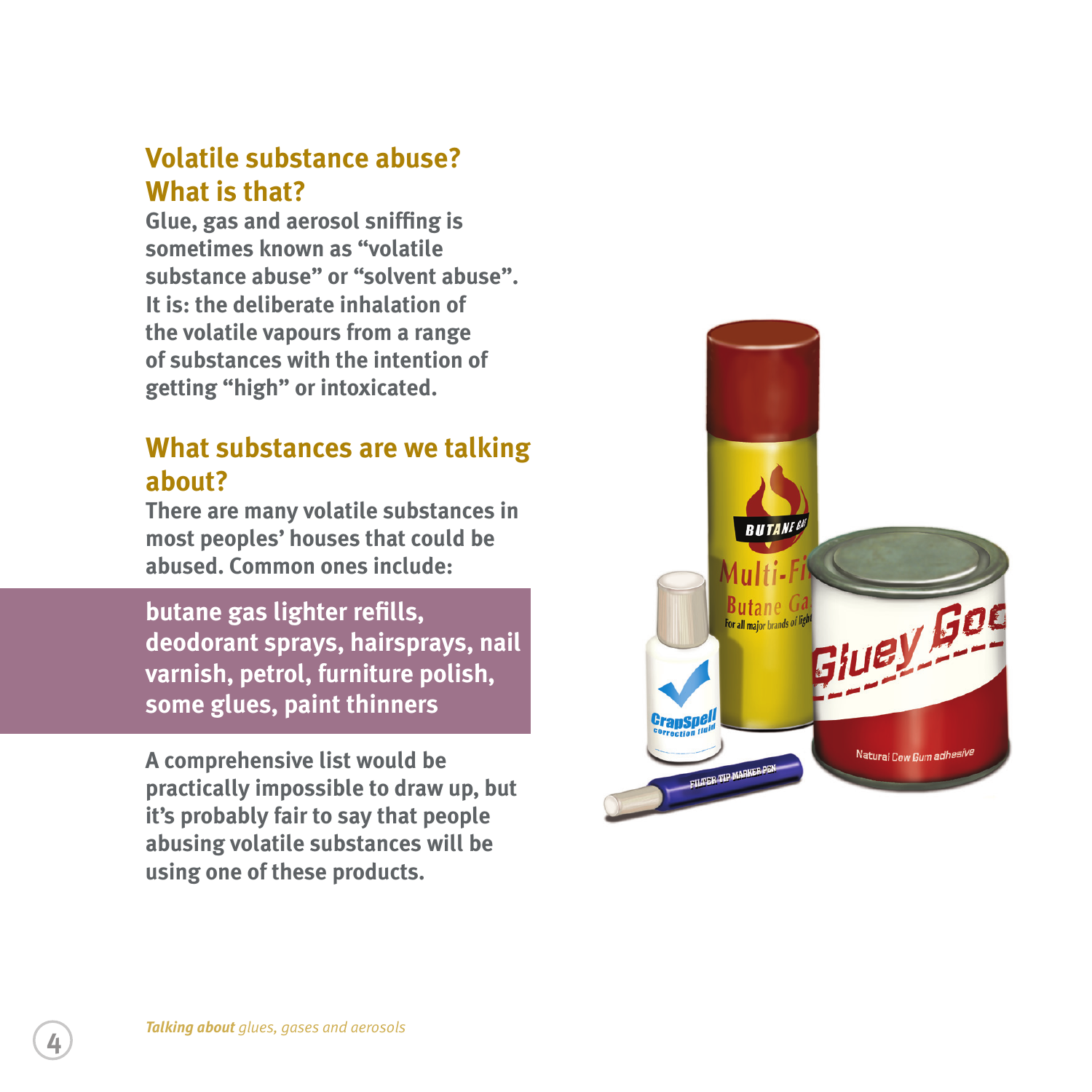# **How do you "sniff" one of these substances?**

**"Sniffing" is probably a misleading word when we think about how these substances are used because it makes us think that the vapours enter the body through the nose alone. Gases, glues and aerosols are, in fact, more likely to be inhaled through the mouth and nose together, or just through the mouth.**







**• Some are inhaled directly by placing the nozzle of the aerosol between the teeth and pushing the can against them (butane lighter refills are usually sniffed in this way).**

**• Others are sprayed onto a sleeve, a towel or something else that is absorbent. This is then held over the nose and mouth and the vapours are breathed in (deodorant sprays are often sniffed in this way).**

**• A third way of sniffing is to spray or pour a substance into a plastic bag, such as a freezer bag or an empty crisp packet, and then hold this over the nose and mouth so that the vapours are breathed in (nail varnish could be sniffed in this way).**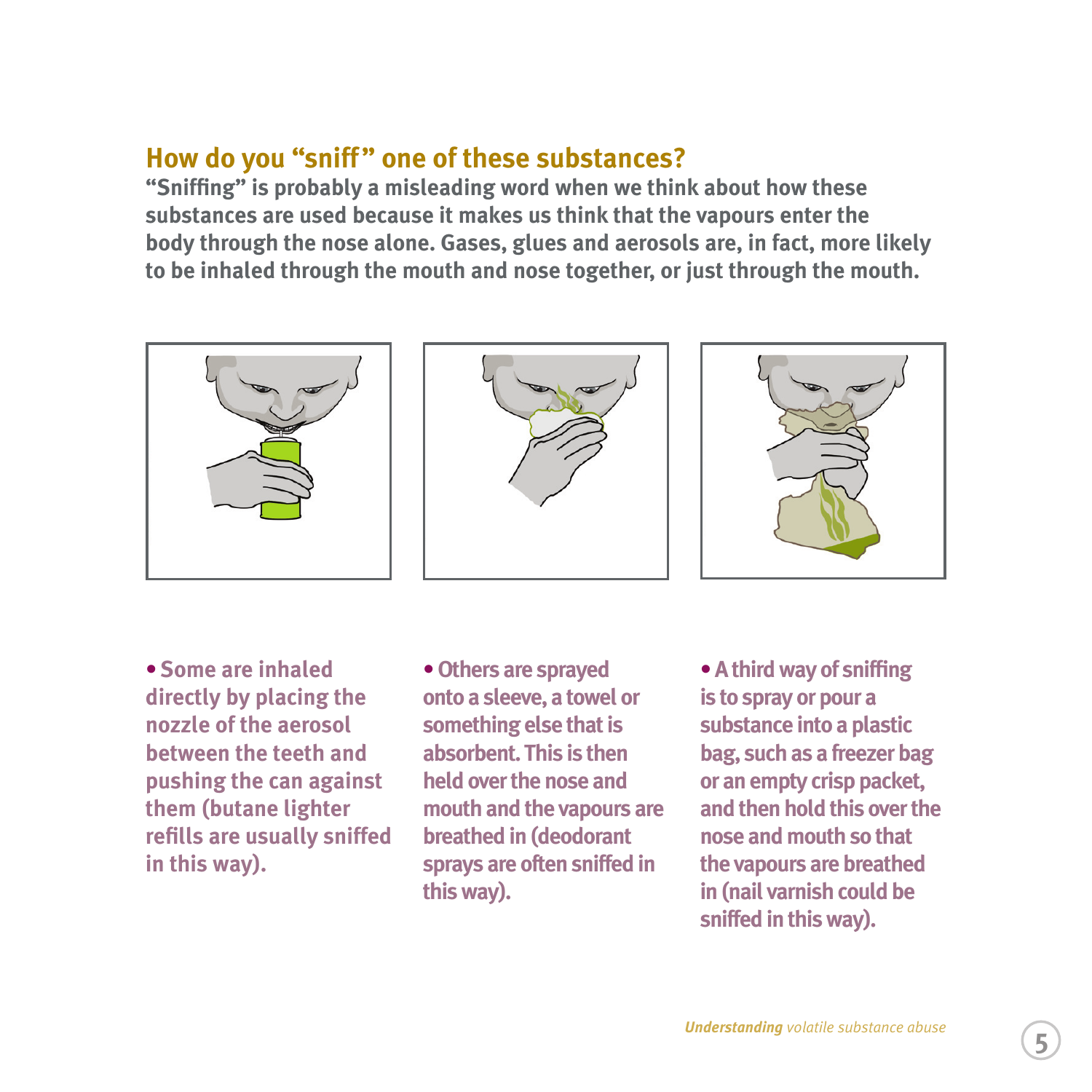# **So, what are the effects of sniffing?**

**Because they are inhaled gases, glues and aerosols have an almost immediate, though short-lived, effect. The speed at which users feel the effect may come as a surprise, particularly to those who have not experienced being "high" before. Their speech may be slurred and their co-ordination is affected. Some users experience hallucinations. When they are inhaled gases, glues and aerosols have a depressant effect on the user's central nervous system. Putting it simply, they slow things down. Some users describe the effects as similar to being drunk on alcohol. By and large the effects wear off ten to twenty minutes after a person has stopped sniffing. To keep feeling the effects a person has to carry on inhaling the substance.**

# **Are there risks involved in sniffing?**

**You will not be surprised to find out that there are risks involved with the sniffing of gases, glues and aerosols. You may have heard some shocking stories about sniffing; you may also have seen things in the newspapers or on television.** 

**Sniffing is no different than using other drugs in that it alters the way you think and feel. This can affect your judgment, leaving people more prone to accidents. All drug use involves some risk, even those drugs that are legal to use and those prescribed to us by a doctor.** 

**A substance such as alcohol can be used safely and can even have benefits for the user, although excessive use can be dangerous. In hospitals herointype drugs are used to relieve pain in a controlled way, with little risk.**

**"So, some drugs can be used relatively safely. What is different about using gases, glues and aerosols to get "high" is that it is never safe."**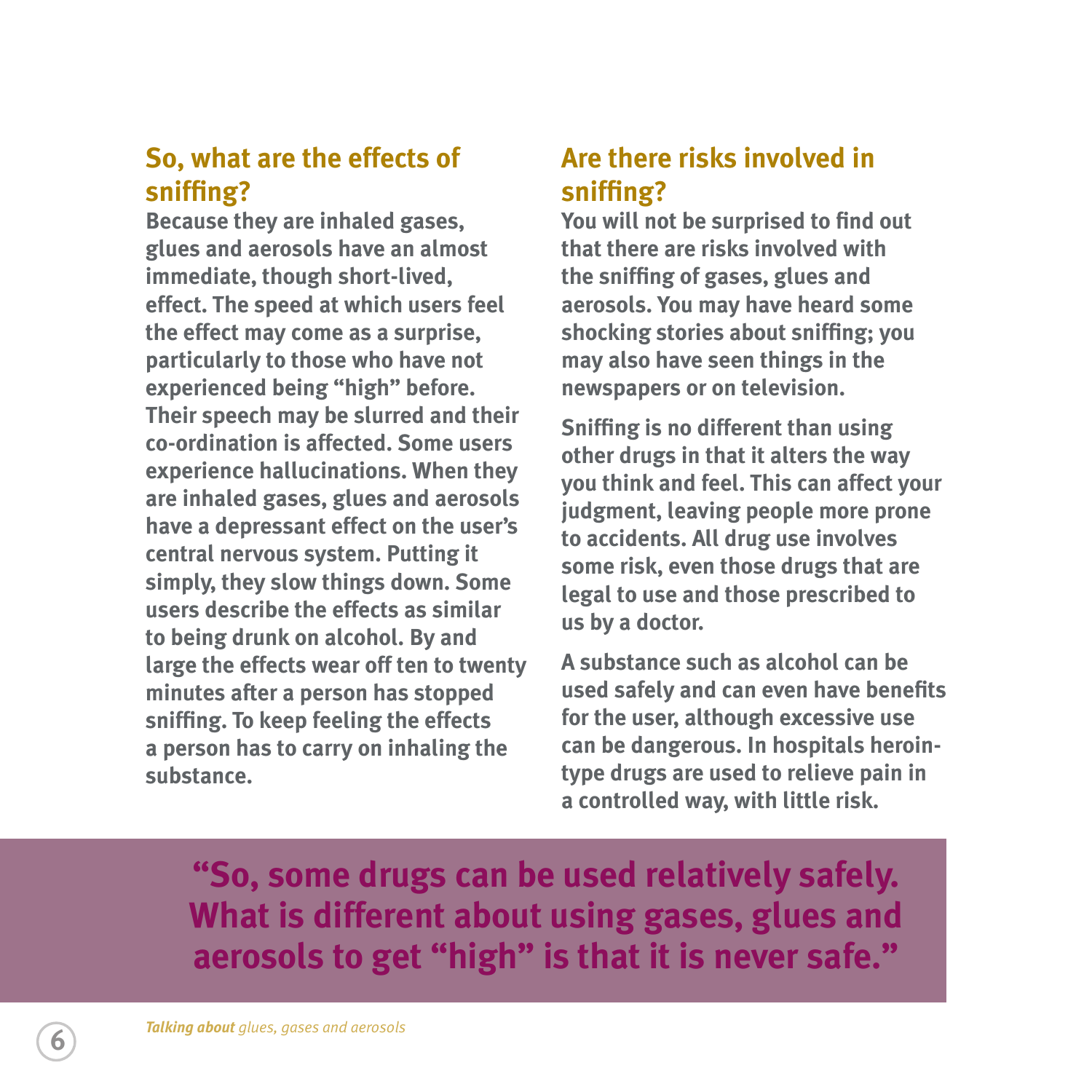**Using gases, glues and aerosols may change the way people think and feel, like other drugs, but it brings with it its own, unique, set of risks:**

**• Some people have died as a result of sniffing and some of those who died were first-time users. The most recent statistics show that 46 people died in 2009 in the UK as a result of volatile substance abuse. So, to say that sniffing gases, glues and aerosols is "too dangerous: don't do it" is good advice, although some young people may choose to ignore it.**

**• When glues, gases and aerosols are sniffed they can cause the heart to beat irregularly (cardiac arrythmia) and this may lead to heart failure.** 

**(The risk of this happening is made worse if the user is further excited or agitated by, for example, physical exertion. So, if you come across someone who is sniffing it's a good idea not to provoke them by, say, chasing them or trying to wrestle the substance from them.)**

**• "Sniffable" substances are usually inflammable. Accidents can and do happen easily when, for example, someone lights up a cigarette shortly after sniffing in a confined space.**

**As serious as these risks are, what we must do is to keep things in perspective. The overwhelming majority of people who sniff will do so for only a relatively short period of time and will come to little or no harm as a result. Sometimes just highlighting the dangers to someone may be enough to put them off trying in the first place or to persuade them to stop using. After all, around 90% of people never try sniffing, and of those that do, most don't do it for long.**

**If you think you know someone who is experimenting with gases, glues or aerosols it may be enough for you to get some information together (perhaps with the help of a drug agency – look back to pages 2 and 3 of this booklet) and discuss it with the person you are concerned about.**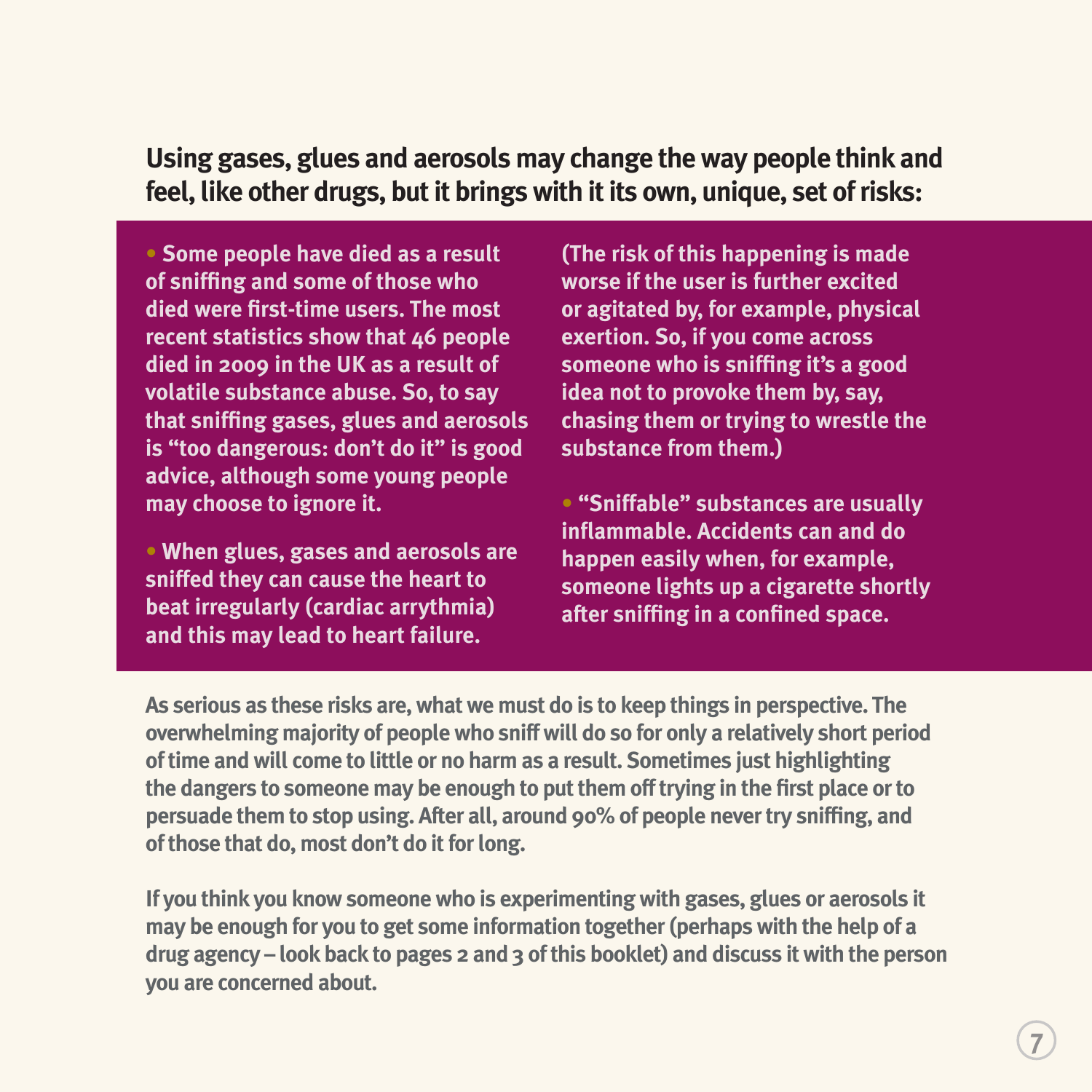#### **Why do people sniff, then?**

**We've already discovered that the majority of people who sniff will only do so for a short period of time. It's only natural to be curious and to experiment with things, particularly when we are young. Gases, glues and aerosols belong to a range of substances that people experiment with to change the way in which they see and feel things. The drugs that people most commonly experiment with are alcohol, tobacco and cannabis.**

**It may be hard to accept that, having tried sniffing, some people carry on doing it because they like it. They may like the "buzz" it gives them or they may like it because it helps them to cope with difficult things. There are many, many reasons why people use gases, glues and aerosols: some simple, some complex. In fact, you could say that there are as many reasons as there are people, and it's likely that there will be more than just one reason for someone to do it.**

**Because of some of the things we've already discovered it is understandable that you are likely to see sniffing in a negative way. It is important to realise, though, that the user may see his or her use as a largely positive thing.**

**You may look for a way of dealing with things that fits your ideas as to why someone is using which is different from the way they see their use. It is not unusual for those who care about someone who is using glues, gases or aerosols to feel that they are to blame. In reality, as we have seen, people use for many different reasons. Looking to blame yourself will probably not help you or the person you care about.**

### **What can I do about it?**

**Before you go any further it may help you to think about why someone might be abusing gases, glues or aerosols. It may also be a good idea to jot down your thoughts.**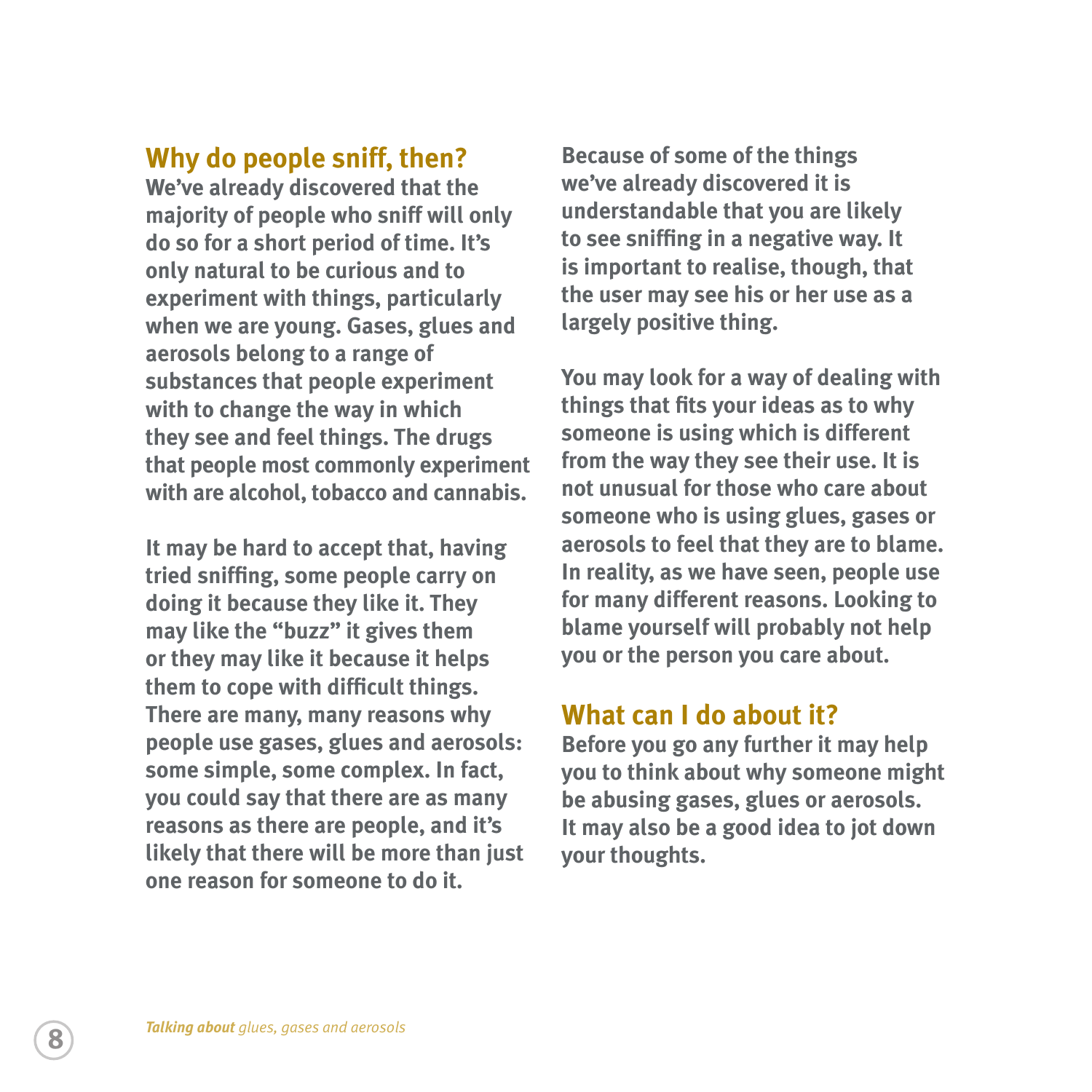# **Making two lists could be helpful.**

**• In the first list write down why you think they are sniffing (remember there are probably a number of reasons).**

**• In the second list write down what reasons you think they would give if they were asked.**

#### **My reasons**

#### **EXAMPLE:**

*"S/he is easily led; s/he mixes with the wrong crowd"*

*"S/he likes to be a rebel"*

*"It's something I have done wrong"*

#### **Their reasons**

#### **EXAMPLE:**

*"I like the buzz, it's exciting"*

*"We all do it; it's a laugh"*

*"It helps me to chill out"*

**You may have found it difficult, if not impossible, to fill in the list of their reasons for sniffing. Don't worry, this isn't surprising. No matter how open or close the relationship between you is there will always be things about each other that you don't know. On the other hand you may have found it easy to do. If you did, is there a big difference between what you think and what you believe the person who sniffs thinks? Or, do you think they would agree with you? Either way, what do you do next?**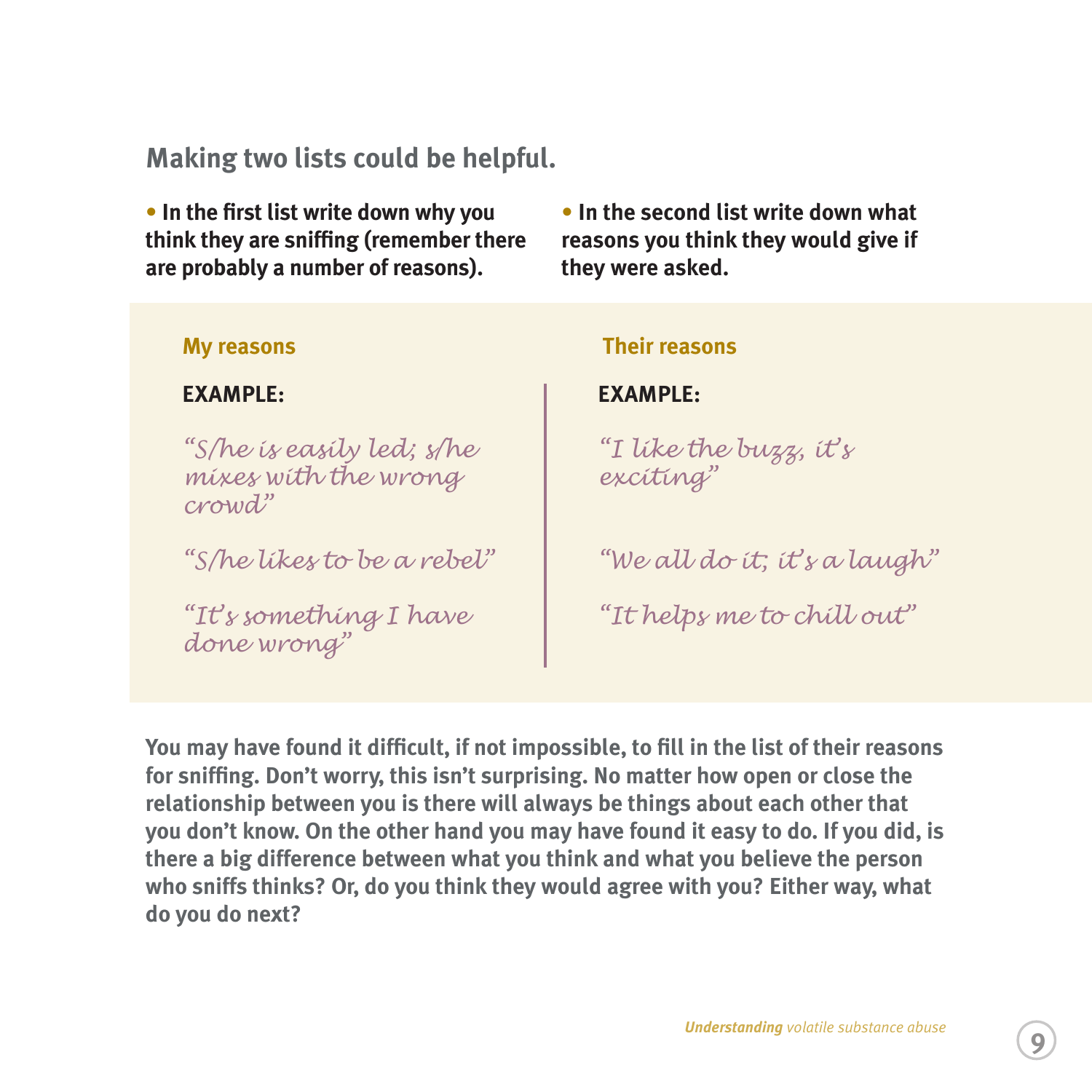# **So, what do I do next?**

**Well, you've probably already decided that the only way you can begin to understand what the person thinks is by talking with them about it. This is sometimes more easily said than done and can depend on many things.**

# **Like what?**

**If you are concerned about someone who you think or know is sniffing gases, glues and aerosols there are a number of things to consider before you talk with them:**

**• They may not wish to talk with you about the issue or see it as the "problem" that you've decided it is.**

**• If someone you care about is sniffing it may be hard for you to deal both with them and the issue in a calm way, without fear and panic.**

**Unless you approach the issue in a calm way, without panic, then the likelihood is that you will struggle to achieve anything. There is also**

**the risk that you may aggravate the person and the situation. You could then find that it becomes more difficult to communicate. If you are unable to talk with someone it is less likely that you will be able to influence the situation.**

**One of the things that the person that you care about may not understand and may challenge you about is your own drug use and drug use in general. You may think that some drug use, such as drinking alcohol and smoking cigarettes, is acceptable, but to the person you are talking with this may seem just the same as their sniffing.**

**You may feel that some drugs are acceptable, whilst others are wholly unacceptable. This may be based on moral, practical or legal grounds. It may, perhaps, be based more on fear than understanding. Your views, opinions and feelings will influence the way you deal with the issue and what you want to happen.**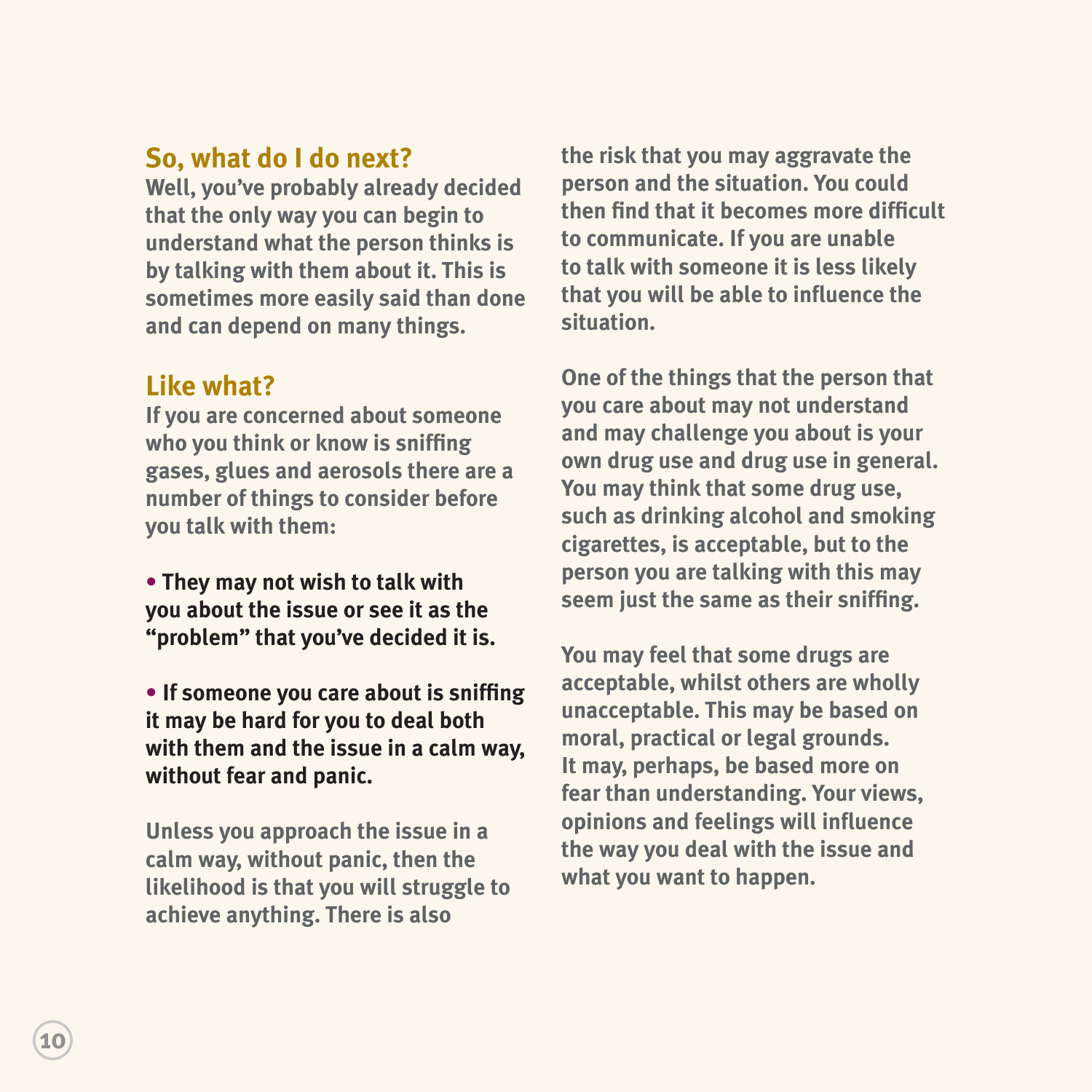**Talking with people about sensitive subjects is rarely easy. There are no guarantees that they will even talk to you, never mind agree with you, which is probably what you will want them to do.**

**You will probably be as aware as anyone what helps and what hinders when it comes to communicating with someone you care about. Sometimes in our relationships, though, we get used to communicating only in certain ways at certain times and we tend to have fixed ideas about what the outcome will be.**

**So, it may be helpful to consider the following different ways of starting a conversation about the issue of solvent sniffing.**

#### **• You may wait for the person you're worried about to bring the subject up**

**Advantages: They want to talk about things and may, therefore, be more open about their thoughts and feelings and any concerns they have.**

**Disadvantages: It may never happen, or it may happen at a time when you least expect it and are not prepared for it.** 

**It may help to: Make them aware that you will not over react if they wish to be open with you. It may also pay to find out as much as you can about drugs and drug use, particularly gases, glues and aerosols.**

#### **• You may wait for the subject to crop up**

**Advantages: This may mean that the discussion has a more natural, less "forced" feel. It may also enable a more thoughtful and considered conversation about some of the wider issues, especially if you have found out about drugs and drug use.**

**Disadvantages: It may happen at completely the wrong time, if it happens at all. You may feel unprepared and respond in a way you regret because of this.** 

**It may help to: Save articles or video recordings around the issue, or look at television guides for programmes coming up that**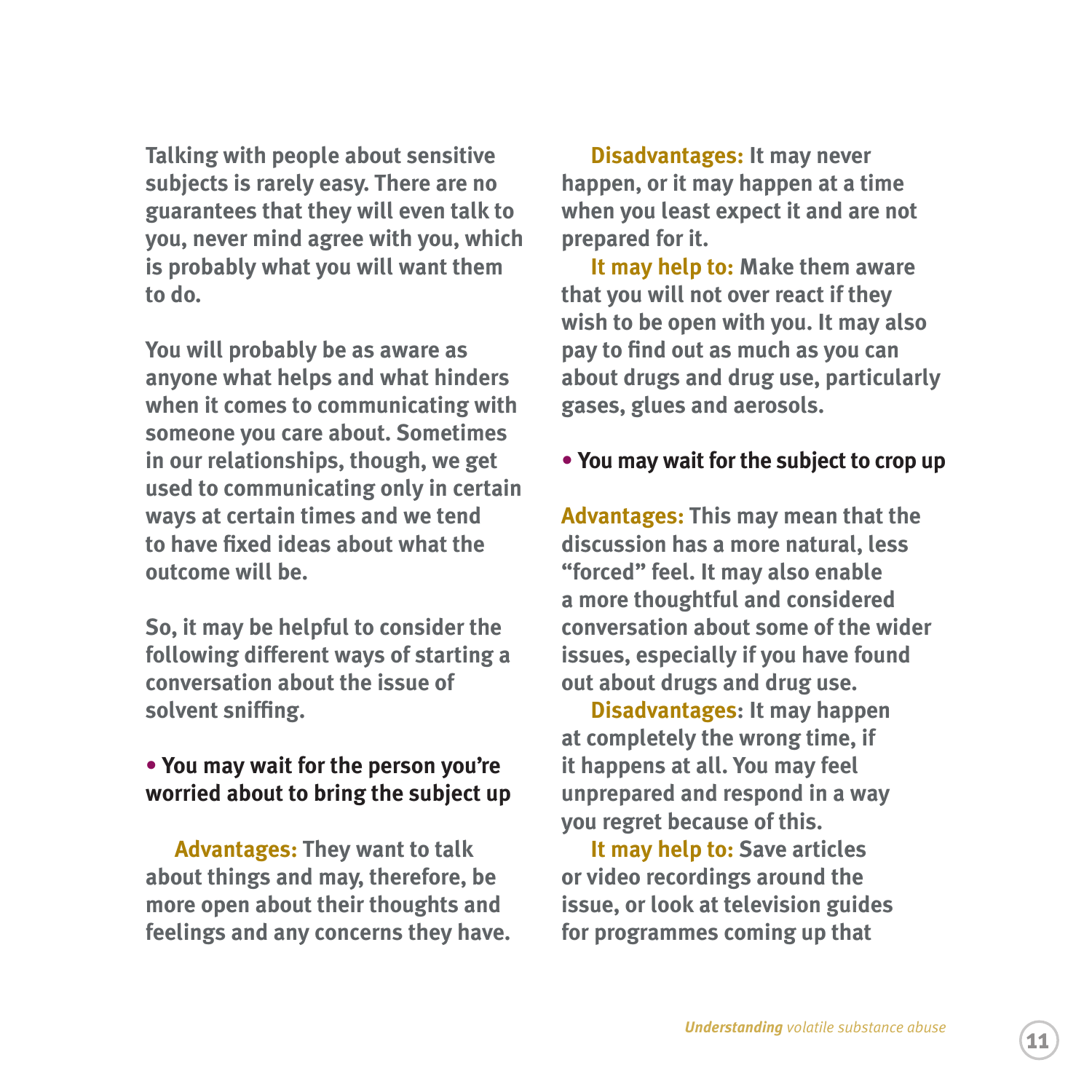**may be relevant or may help to start a discussion. You may wish to use cuttings from newspapers or information leaflets to promote discussion and pass on important information about VSA.**

**• You may react to an incident e.g. refusal to help around the home or anything that triggers your "Right! That's it!" nerve.**

**Advantages: It is immediate, it deals with the issue at once and there's no beating round the bush.**

**Disadvantages: Both of you may be ill prepared, it may be more emotionally driven than a conversation when you have had time to think. It may be seen to be more critical and more one-sided; a "rant", rather than a conversation.**

**It may help to: Be aware of situations, events and conversations that are likely to see you reach "flashpoint". You may wish to avoid such situations, or be aware or think about what you are likely to say and how you will react in such a situation.**

**It may also help to have gathered information about the subject so that it does not necessarily turn into an irrational outburst and you are able to explain why you feel so strongly.**

#### **• Talking when you think the time is right**

**Advantages: With careful planning you can choose the time, the place and the setting that you think will give you both the best chance of communicating effectively. You will have had time to read up on the subject beforehand. You may be able to prepare yourself emotionally and, by arranging the time, place and circumstances of the conversation, so might the person you're concerned about.**

**Disadvantages: It may all seem rather "rehearsed"; it may even feel like a lecture and be seen as a telling off. Regardless of how much you plan, the person you're concerned about may not respond in the way you want, and you need to think about your reactions if this happens. You should**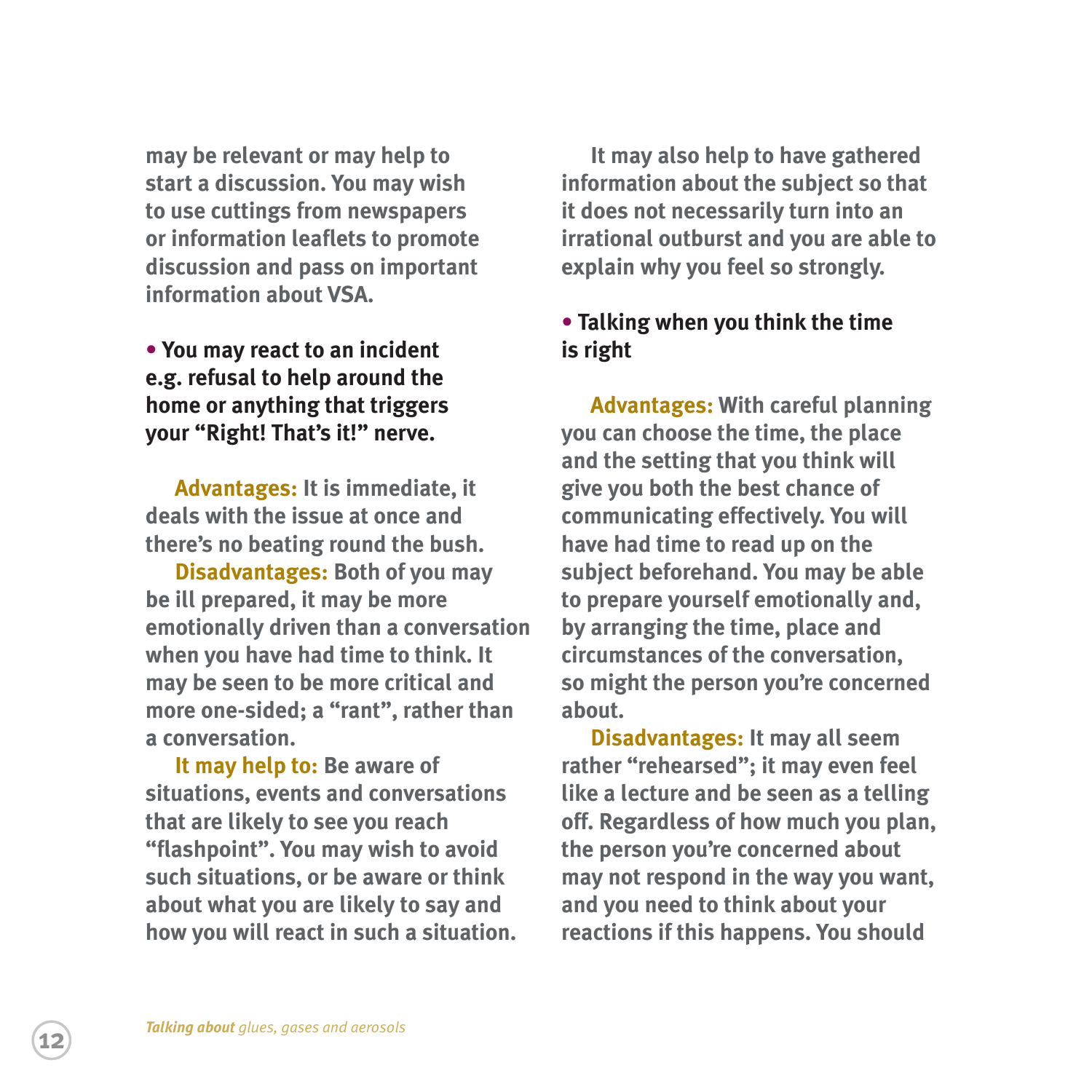**also bear in mind that there may never be a "right time". It may not happen.**

**It may help to: Avoid accusations and to talk generally about your feelings and thoughts. It may also help to try to get an understanding of how they feel about themselves and life in general.**

### **We've talked… What next?**

**In real life things rarely turn out as ideally as you would like or plan for them to. You may find that what you thought could be achieved in a day may in reality take a good while longer. It may take a number of conversations before you get to the real issues that are concerning you. Perhaps you will feel as though you are never getting to the crux of the matter.**

**When considering the actions of someone you care about you may possibly find that you are looking for a "solution" to the problem when it may be more realistic to find the best compromise. More often than not major problems are coped with, rather than "solved" or "cured".**

## **So how do I cope?**

**Different people will have different ways of coping with the problems that occur from time to time in life. You will have already developed ways of coping with the problems that have happened before in your own life. It may be worth thinking about what you have done to try to cope with such problems in the past.**

**Some ways of coping are beneficial, (for example joining a support group or taking exercise) some may help at first but, in the long term, may be damaging (for example drinking too much alcohol or eating for comfort).**

**The most effective ways of coping will be personal to you. It may help you to identify your effective ways of coping and to think about what you need to do if the problem you are currently facing seems endlessly huge.**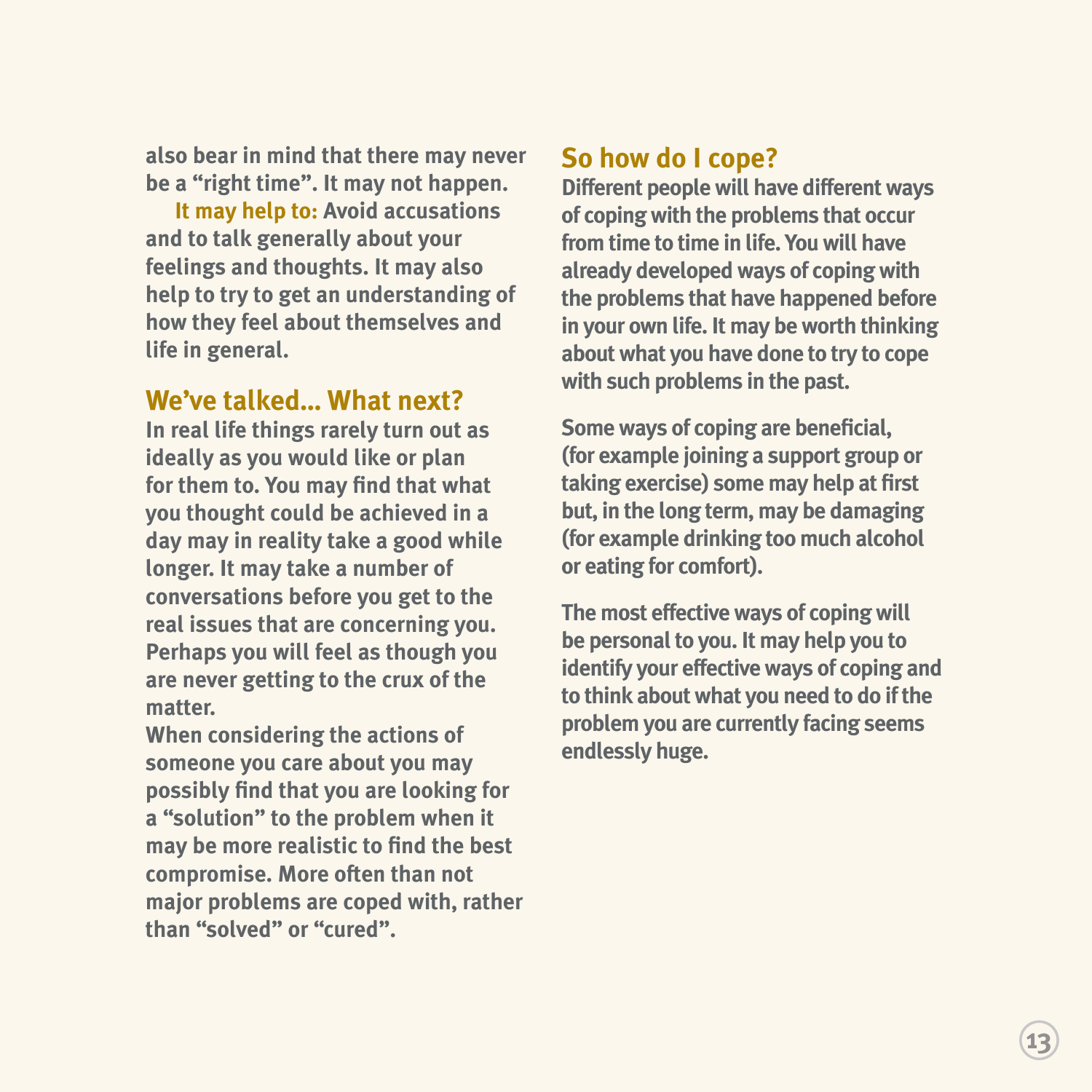### **And remember…**

**The vast majority of people will never use gases, glues and aerosols to get intoxicated. Of those that do, most will only do so for a relatively short period of time. Although there was an overall year-on-year rise from 2008 to 2009 to 46 volatile substance related deaths, over the last two decades there has been a significant decline in deaths from a peak of 152 in 1990. This may be due to a number of reasons: perhaps fewer people are doing it in the first place; there may be a greater awareness of the dangers involved, so people may be reluctant to become involved at all and people may find that other drugs, notably alcohol and cannabis, are not only easier to obtain but also that their use is more acceptable to their peers.**

**There are no simple solutions to the problem of someone using gases glues and aerosols to get "high" but you may find that considering some of the issues we've looked at in this booklet, such as communication, raising awareness and looking for ways to cope, may help.**

**You may, of course, feel that you and everyone else affected can't deal with all the feelings, thoughts and emotions that arise when you are concerned that someone you care about is using gases, glues and aerosols to get "high".**

**So if at any time you feel that you need extra help, support, advice or information there are organisations listed on pages two and three of this booklet that can provide it or put you in contact with other people that may be able to help.**

**If you have never contacted a drug service or a similar service before you may well be concerned about things like confidentiality, cost and the sorts of things people will ask you. You will, perhaps, be relieved to discover that most services are free of charge, operate a confidentiality policy (so what you tell them stays with them) and will deal with drug issues in a sensitive and realistic way. If you do have concerns it may be worth ringing a service and finding out about these things by talking directly to the staff about them.**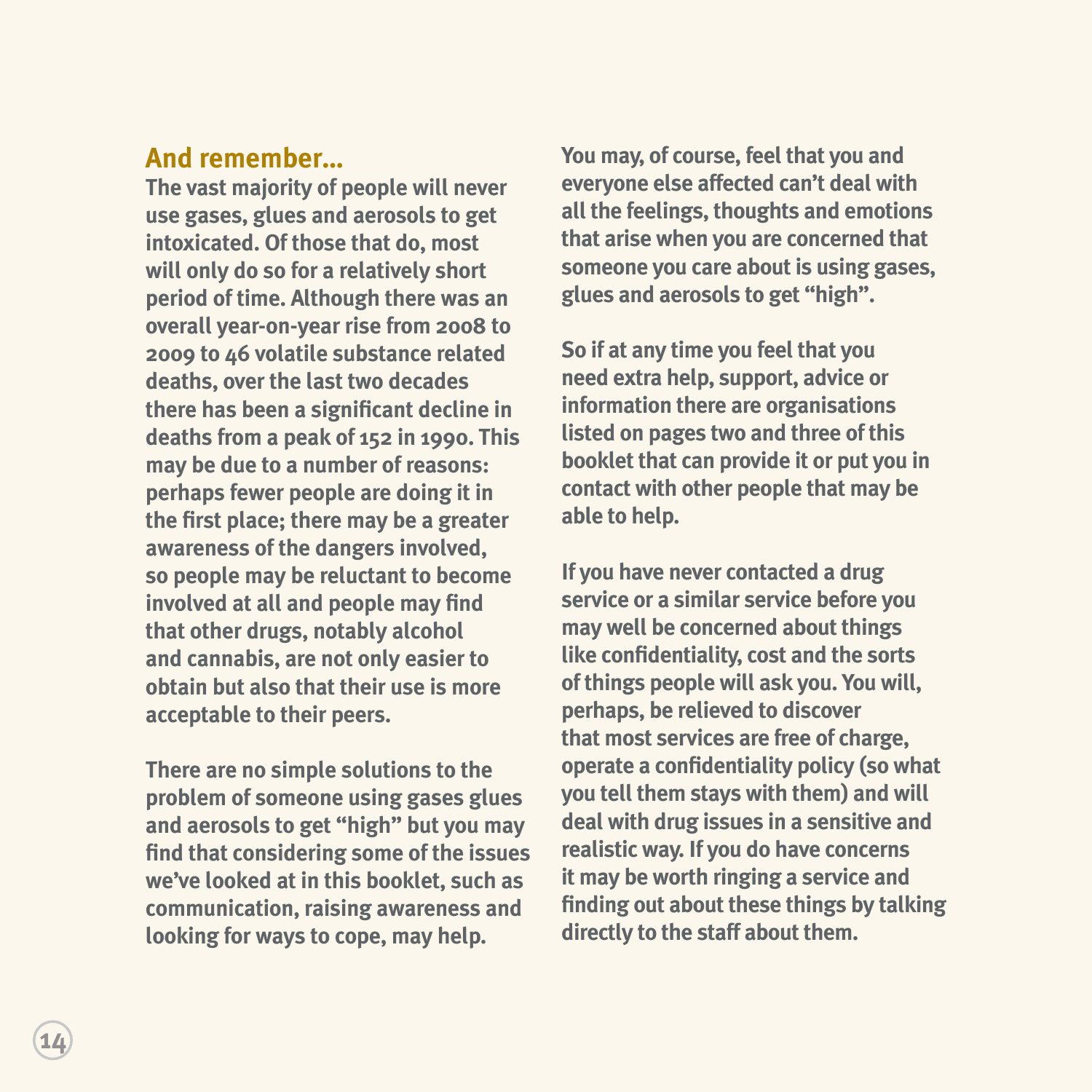**Finally, it may be reassuring to know that you are not alone when it comes to dealing with this issue and the support of those around you (including support from helping organisations) can be invaluable.**

**It is quite normal for relationships to have good and bad spells, although you may feel that at the time of reading this that things can not get much worse between you and someone you care about.**

**The good news is, however, that there is every chance that things will improve and that, for most people, problems and concerns about VSA last only for a short period before some positive change takes place.**

# **In the meantime perhaps the best thing you can do is to:**

- **acknowledge what is possible and what is not,**
- **take care of your own physical, emotional and mental health, and, importantly…**
- **try not to be too hard on yourself. Simple solutions are not easy to find when it comes to dealing with this complex subject.**